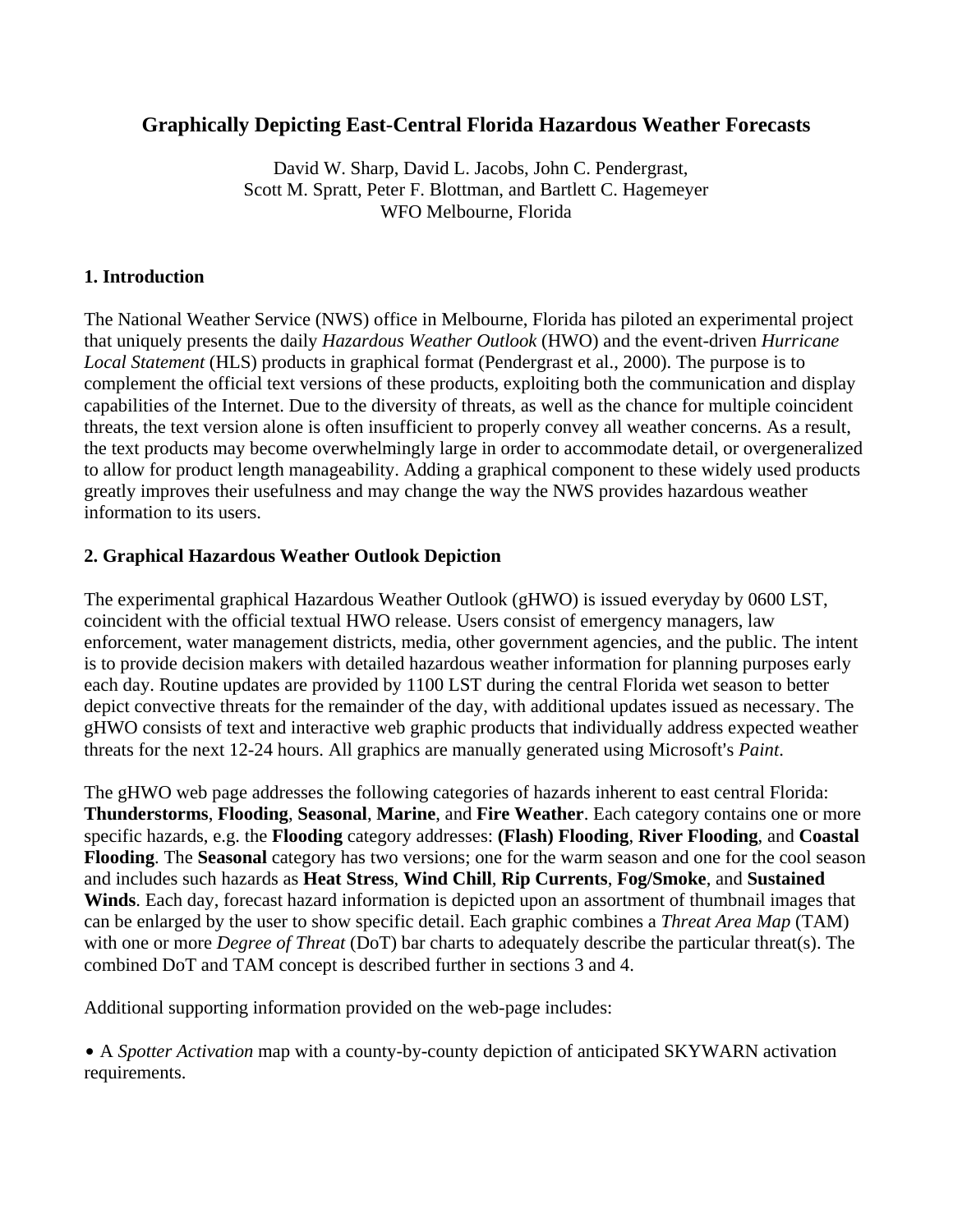• A *Situation Room* link for when hazardous weather becomes imminent. NWS watches, warnings, advisories, and forecasts can be obtained here, along with radar, satellite, and observational information.

• Links to preparedness information, severe weather safety rules, fact sheets, and frequently asked questions.

## **3. Degree of Threat (DoT)**

The DoT bar charts express the level of threat for particular hazards while providing a mechanism to maintain day-to-day, and forecaster-to-forecaster, consistency during product composition (considered a significant issue). Each DoT has five possible color-coded threat levels, with Level 5 representing the greatest threat. The bar charts are used to depict the greatest level of threat that exists *within east central Florida* for the particular hazard, with considerable care taken not to minimize (or over-emphasize) any of the potential hazards. Forecasters are instructed to guard against inadvertent localization when translating threat information over to the area maps. They must also keep in mind the difficulties regarding forecast precision as it relates to the exactness of hazard magnitude, location, and timing.

For long-fused hazards (i.e., **Fire Weather**, **Coastal Flooding**, **Heat Stress**, etc.), threshold definitions were formulated based on historical knowledge, local experience, and the current tiered watch/warning/advisory structure. For example, Fire Weather threat levels were defined as:

• Level 1 - "*Fire Danger*" (Fire Weather Watch conditions forecast).

• Level 2 - "*Moderate Fire Danger*" (Red Flag conditions forecast with winds less than 15 mph and no lightning).

• Level 3 - "High Fire Danger" (Red Flag conditions forecast with winds less than 15 mph but with lightning).

• Level 4 - "*Very High Fire Danger*" (Red Flag conditions forecast with winds 15 mph or greater but no lightning).

• Level 5 - "*Extreme Fire Danger*" (Red Flag conditions forecast with winds 15 mph or greater and lightning).

For short-fused hazards (mainly convective events), threat levels were determined based on 1) the confidence of an individual hazard occurring within east central Florida (probability of occurrence percent value); 2) its expected county coverage (percent number of counties in forecast area possibly affected - percent value); and 3) its potential impacts to life and property (impact coefficient based on magnitude). Each of these parameters are assigned numerical values ranging from lower (confidence, coverage, impact) to higher (confidence, coverage, impact). To compute the maximum DoT, the three variables are multiplied together for each individual (convective) hazard. The resultant value is then compared to an empirically calibrated scale to arrive at the appropriate threat level.

- $\bullet$  Level 1 "*Hazard Threat*" (value of 0.02 0.05)
- Level 2 "*Moderate Hazard Threat*" (value of 0.06 0.15)
- Level 3 "*High Hazard Threat*" (value of 0.16 0.25)
- Level 4 "Very High Hazard Threat" (value of 0.26 0.35)
- Level 5 "*Extreme Hazard Threat*" (value 0.36+)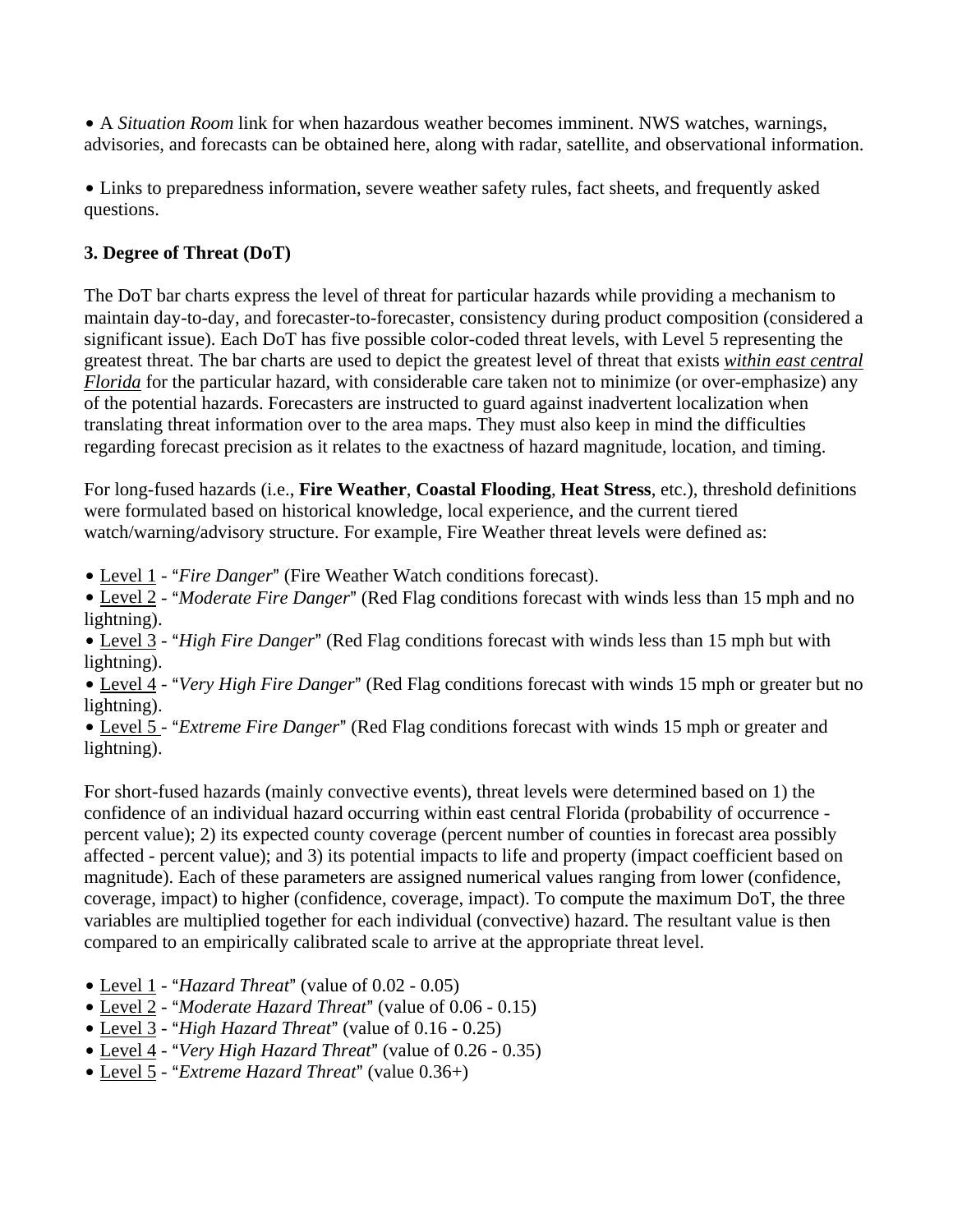### **4. Threat Area Map (TAM)**

The TAMs are used to highlight specific regions of east central Florida with the greatest risk of a particular hazard and/or to delineate the timing of its occurrence. The TAMs are color-coded to correspond to the current DoT threat levels and to give forecasters the opportunity to depict various geographical threat variations. The TAMs employ the use of plan-view maps with textual annotations for clarity. To minimize confusion by users, forecasters are restricted to the same five colors used within the DoT bar charts (plus black for text) when preparing the TAMs. Finally, white serves as the background color and denotes the absence of noteworthy threat. Using the DoT and TAM combination, the forecaster has a powerful means to relay an abundance of information in a very concise way.

## **5. Graphical Hurricane Local Statement Depiction**

A graphical Hurricane Local Statement (gHLS) was also implemented using a web-based environment similar to that of the gHWO product. The gHLS product is produced in conjunction with textual HLS's once a portion of coastal east central Florida has been placed under a Tropical Storm or Hurricane Watch/Warning. The gHLS's are issued frequently, approximately every 6 hours, and replaces the gHWO until all tropical Watches/Warnings are discontinued for east central Florida.

The gHLS was designed to complement tropical cyclone forecasts and warnings provided by the Tropical Prediction Center (TPC) by addressing the expected *local* hazards. The hazard categories include: **Wind**, **Surge**, **Marine**, **Flooding**, and **Tornadoes**. Each category contains a corresponding thumbnail image with a TAM and DoT, *specific to east central Florida* (again, to be enlarged at the viewer's discretion). Included in the gHLS package is latest TPC track forecast with the average error swath superimposed to emphasize the increasing degree of forecast uncertainly with time.

A combined graphic containing the maximum DoT level for each of the five tropical cyclone hazards is also provided to indicate the individual threat levels relative to each other. For example, assume a category four hurricane was forecast to make landfall over extreme southeast Florida in 8 hours. While official TPC products would primarily highlight dangerous **Wind** and **Surge** effects, the gHLS DoTs could also emphasize **Flooding** and **Tornadoes** as the most significant concerns for east central Florida. Furthermore, the TAMs could geographically delineate the greatest impacts for the southern portions of east central Florida, with lower threat levels for northern areas.

Additional supporting information on the web page includes:

• An *Emergency Preparedness* link containing specific hurricane information (evacuations, shelters, etc.) for each affected county, as well as local hurricane surge maps.

• A *Situation Room* link for when hazardous weather becomes imminent. NWS watches, warnings, advisories, and forecasts can be obtained along with radar, satellite, and observational information. Thumbnail images of TPC graphical and textual products are also shown for the threatening tropical cyclone, as well as graphical severe local storm maps from the Storm Prediction Center, and a link to the Southern Region Headquarters Tropical page.